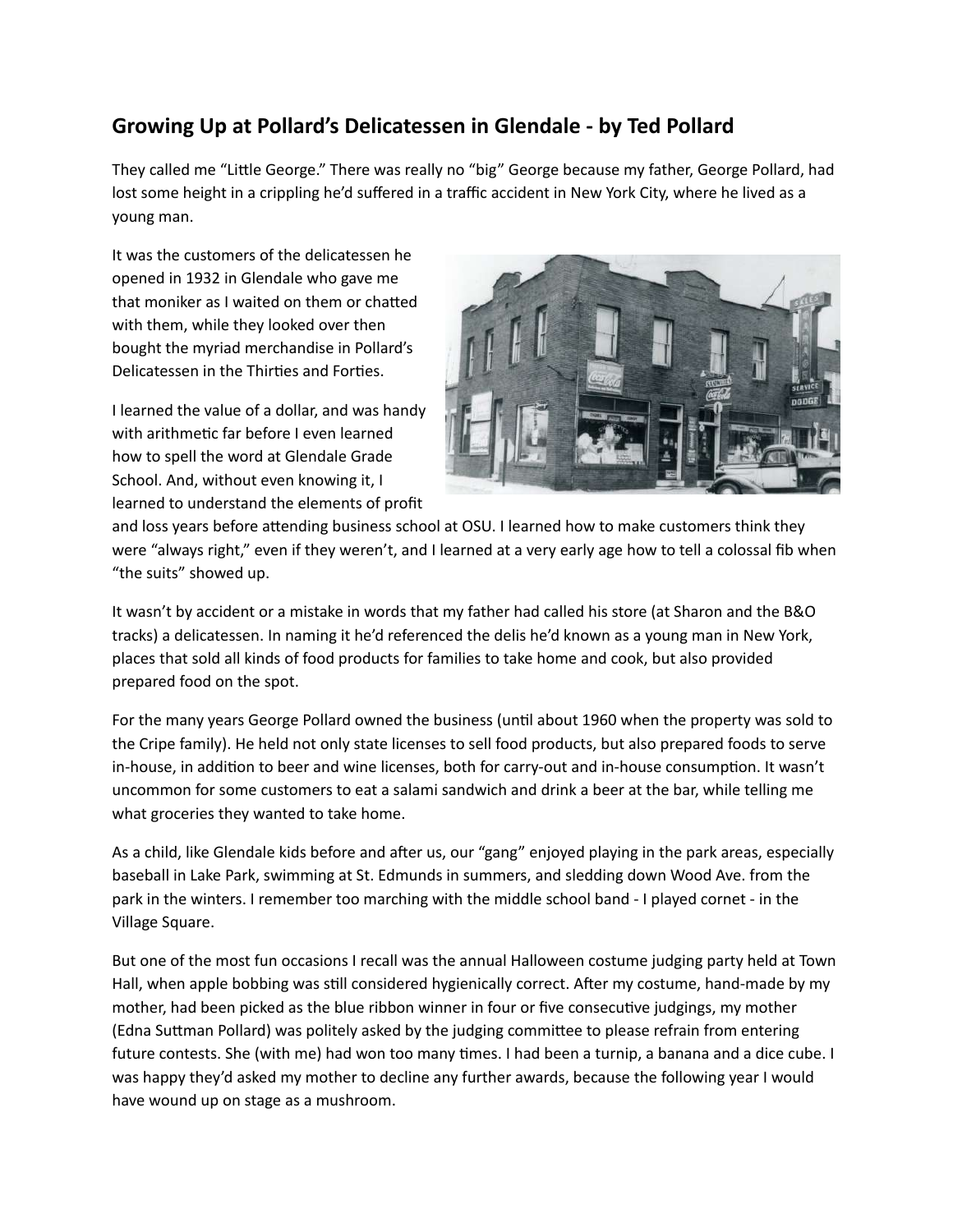I was born in 1933 at Maple Knoll, which at the time was known mainly as a home for unwed mothers, though my mother and father were married by then. A day or two after I was delivered, I was brought home to 275 E. Sharon Road where, working with my parents, I gained an on-the-job education few youngsters ever experience.

During my years in the deli my bedroom, until middle school, was located in back of the store. As I look back over those years both in the store and outside, I find that, indeed, it really does "take a village" to raise a child and, of course, I'm forever grateful, though there were a few pitfalls and embarrassments along the way.

# ####

Standing in front of the deli on a Saturday morning (in the late 1930s), I could hear the man shouting as he drove a horse and wagon down the hill on Sharon Road headed east. By then it was unusual to see a horse in town since most residents had a car to drive.

"Rags...Rags," he yelled, stopping whenever a resident would flag him down as he approached my father's store.

Not always, but sometimes my father would shout to me to grab an armful of some old clothes and shop rags he'd gathered, and hand them to me to give to the man with the wagon. I recall the man handing me a handful of pennies and other small change which I would give to my father.

I don't recall ever asking my father why the man would want all these dirty rags and old worn-out shirts and underwear, and he never bothered to explain the transaction to me, or maybe I never asked. I just went on doing the same thing when the man I called "the rag man" came again. Only when I was older did I discover why anyone would want old rags, worn-out aprons and the like. An employee of the deli explained that the man who collected the rags would in turn sell his wagon load to a paper mill in Hamilton for use in paper production. Paper that would ultimately be sold as high quality "rag content" paper for use in pulp, then and now, for high-grade stationery or for other documents.

One childhood mystery would be solved but there would be others.

# ####

Although it was years before I ever heard the word "recycling," at a very young age I was up to my knees in it, so to speak. I was introduced to recycling early at Pollard's Delicatessen, deep in the dark basement of the nearly 100-year-old red brick building, I was later told by my mother was called "the red onion" by her generation of Glendale residents.

In those days all soda pop bottles were glass (in the 12-ounce size; I recall no 2-liter bottles, plastic or glass). The vendors who delivered each week's new supply of Coca-Cola or Pepsi would pick up the empty bottles from earlier deliveries, presumably empty after satisfied consumers had enjoyed the contents. Then the local Coke or Pepsi distributor or bottling plant would wash the returns for refilling. But the job of returning the empties wasn't easy for bar owners and owners of grocery stores like my father's place. Each soft drink vendor's trucker would only take back the same brand bottles he'd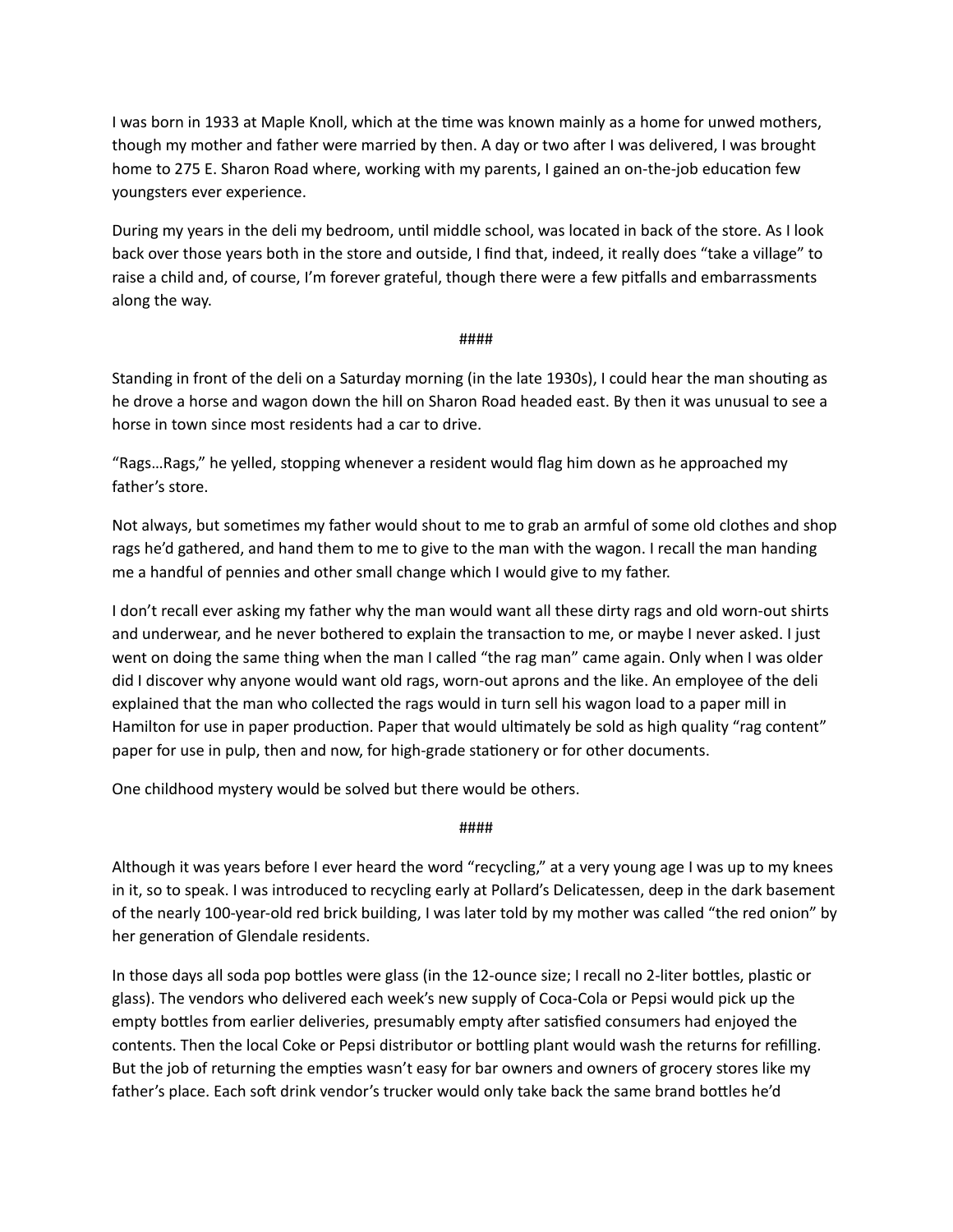brought, meaning that all the Coke bottles had to be separated from all other brands before pick-up. Thus, whenever my father would shout to me "The Pepsi man is on his way," that was my signal to head to the basement and start sorting through hundreds of mixed-up empty soda bottles into the variousbranded 24-bottle wooden cases that had been randomly scattered (mostly by me) around the cellar floor after customers returned them. They'd returned them because, unlike today, buyers got refunds on returned bottles. As I recall, it was a nickel per bottle, which they'd paid on purchase.

I might add that beer bottles were no problem since all were the same (same shape and brown color). At that time plastic bottles were unheard of, at least by this young man or probably by anyone else.

#### ####

One spring day around 1939-1941, an elderly lady stopped her buggy-like automobile in the street in front of my father's deli and motioned for my mother in the store to come outside. They were acquainted with each other because my mother, as a teenager, had served occasionally as baby-sitter to some members of the Procter family.

I watched my mother go outside and greet the driver of the car, Mrs. Jane Elizabeth Procter, the wife of William Cooper Procter, who at the time was president of P&G. About 10 minutes later my mother, Edna Pollard, returned - in the driver's seat - and came back inside the store to tell me and my father, George, "Mrs. Procter wanted to show me her new car, and she let me drive it around the block. It's an electric car." The occasion wouldn't be my last contact with Mrs. Procter but now it reminds me of



something the late Edgar Streithau, owner of the former LeSourdsville (Americana) Amusement Park in Liberty Township, once told me: "If you think things change, you haven't lived long enough."

#### ####

I don't remember much about that day many years ago (about 1938-40, I think) except that I came home from school to find my parents looking concerned as they worked in the store, Pollard's Delicatessen, and a customer telling me that a Kroger store had opened that day in Village Square (located at the north end of the strip of stores, a Rexalll drug store at the south end). Later, my mother told me the new and bigger supermarket (not so "super" by today's standards) store of the Kroger chain meant unwelcome competition, perhaps too much for our deli to survive. At the time our only competition was Newton's Grocery just off the Village Square on the south side of Willow Avenue. The only other grocery store at the time was located on Congress Road, the present site of the Grand Finale.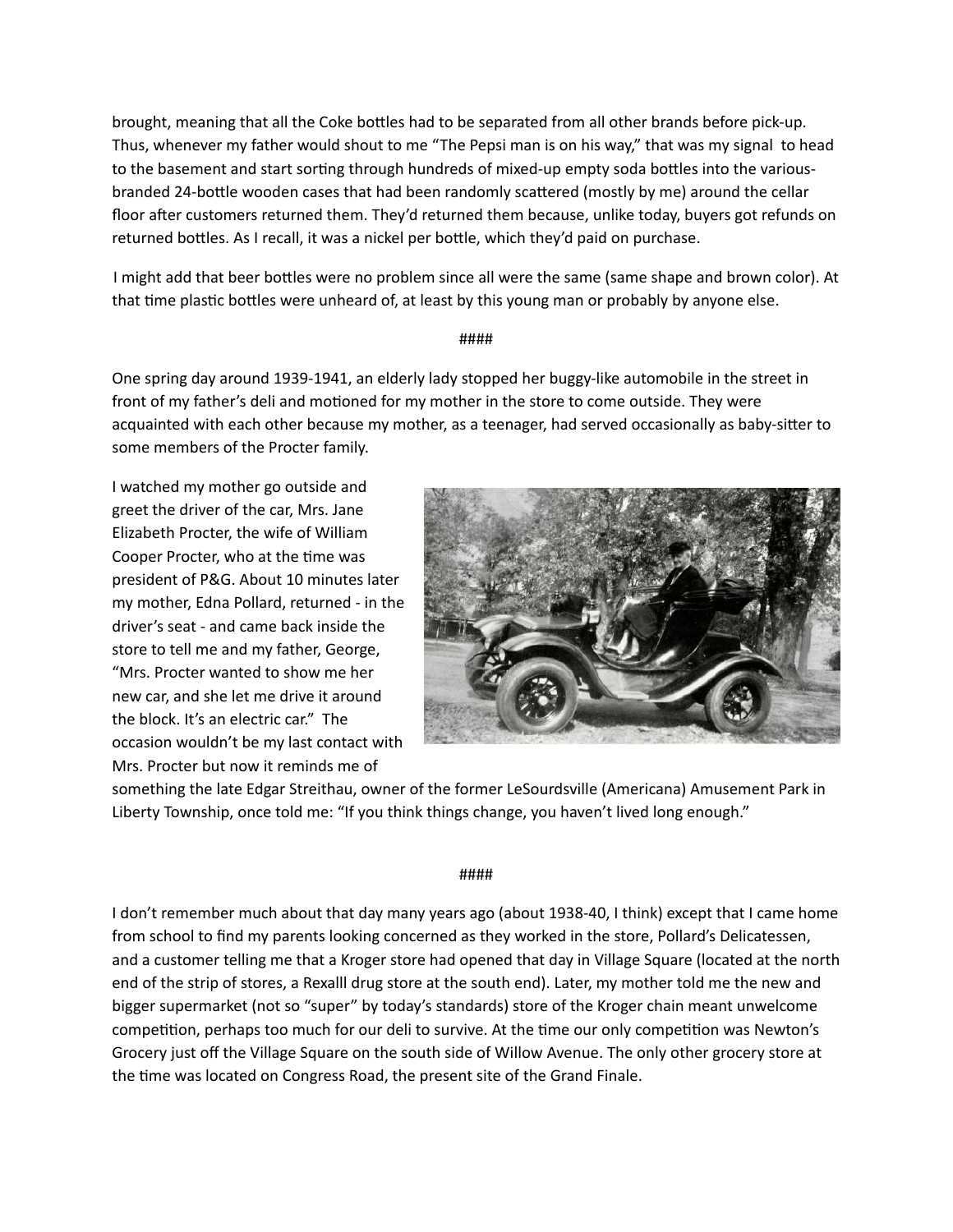Fortunately, about two or three years later the Kroger store closed. I was told later by adults around town, after I had gone off to Walnut Hills High School, the local population was probably insufficient to meet the profit levels needed by the growing Kroger chain at the time. Maybe, but I thought, and my father thought, his store's long day - from 7 a.m. to 11 p.m. and because he offered both credit for customers and delivery service - had something to do with the closing too. Kroger offered neither and closed each day at about 5 or 5:30 in the afternoon. (My mother delivered groceries by car until I reached the age of 14 when - to the envy of all my pals - I acquired a driver's license). In any case my father's mood changed for the better after Kroger left town.

#### ####

A railroad line and station offer obvious delights for residents in any town, particularly for the young people. I can remember spending weekends walking up and down the tracks of the B&O, especially to the north, to the woods and fields that today are the site of Tri-County shopping mall. We kids found it a challenge to see how far we could walk on the track itself. Later (at 10 - 12 years of age) we (contrary to promises made to mothers) would sometimes try to grab hold of a boxcar's side-mounted grab bars and hang onto a slow-moving freight train, making sure to get off before the train started speeding up. We would also go to the depot on Village Square. I don't recall now when trains would stop for passenger headed to Dayton or Cincinnati, but I do remember there was usually something going on there and the telegrapher was always busy tapping out messages in Morse code. One I recall was named Blaylock (or Blaylack) who would let me and other kids watch him sending messages.

People then and now would ask me how I could manage to sleep at nights, whistles blasting through the night, considering my bedroom (at Sharon Road and Greenville Avenue alongside the tracks) was only a few feet from the trains which passed by every hour or so. At the time I lived there I don't remember ever thinking about the noise and rumble of passing freight cars. I do remember counting the cars at night, by listening to the cars rattle as they passed over the Sharon Road grade crossing.

The best part of living close to the tracks was that I got to know the crews aboard the switch engines that moved north and south of town, taking sections of long-haul trains to various sidings where cargoes were unloaded. But the best part was what the crews would do when the engines would stop by near the depot after giving me a special signal with the engine's whistle, a brief "toot" after passing the Sharon Road grade crossing. That meant they wanted sandwiches from Pollard's Delicatessen and that meant I'd be the delivery boy and get to climb aboard with their lunch orders. My mother and father already knew what kind of sandwiches to prepare. I'd always get a tip, or something else. I was always anxious to get my hands on what we kids called "fuse-zes," the flammable short red stick-like flares that were used then and now by truckers and train crews to warn of dangers on the road or tracks. To us it was like having fireworks, though they only burned with the bright red flame.

So, though the depot now has long been quiet, for local kids it was a fun place to have around while it lasted.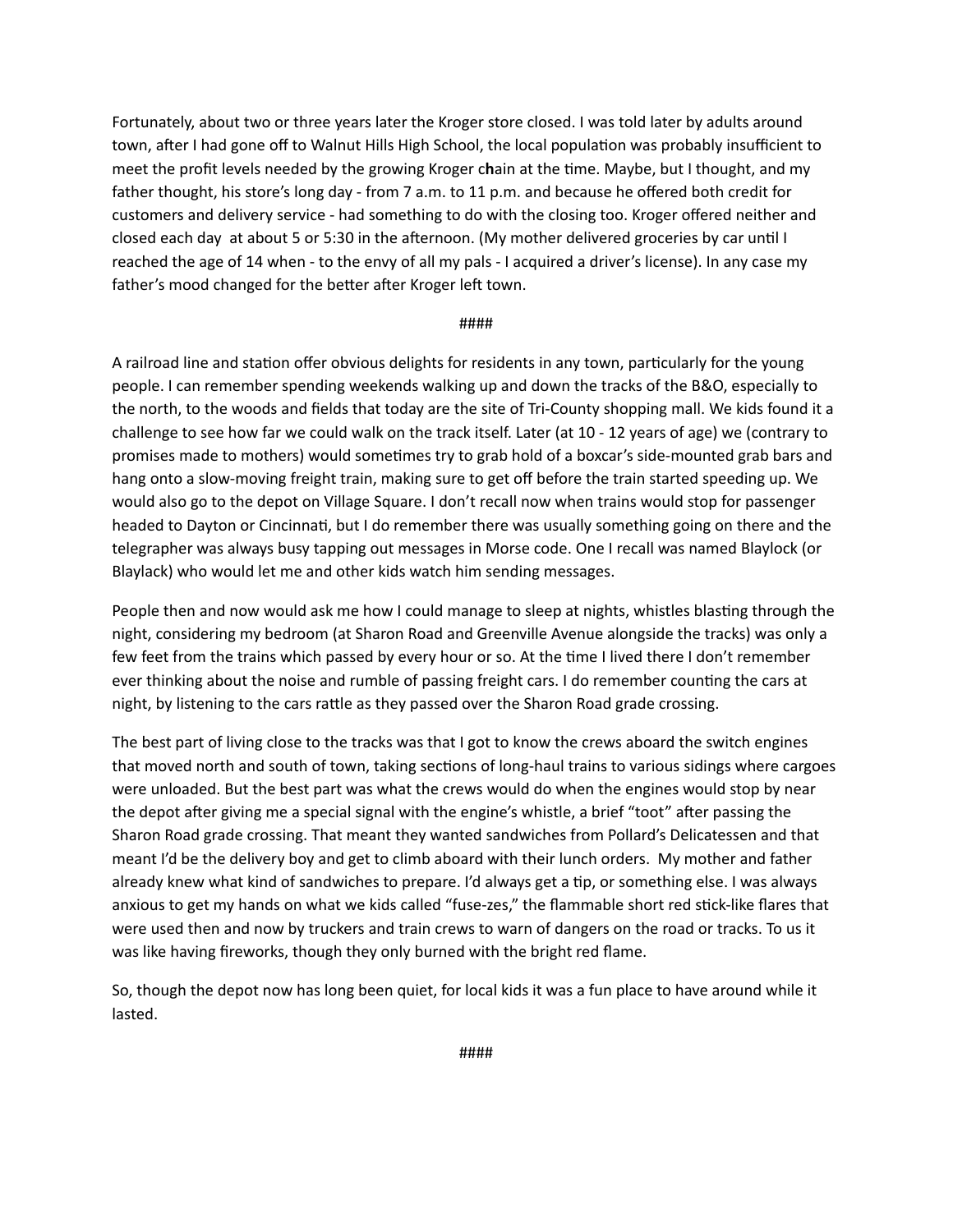To a kid from a modest home (at the rear of Pollard's Deli, now the Cock and Bull), I was always wideeyed when I and my young pals were invited into some of Glendale's large, well-appointed and sometimes legendary homes, though at the time we didn't know the history of any of the homes and probably wouldn't have cared anyway.

I just remember lots of wood paneling and wood flooring, large kitchens, grandfather clocks taller than I was, spiral staircases with polished wood bannisters, sun rooms at the back of some homes, full-shelfed libraries, near ceiling-high mirrors, artwork, and what I later realized were recreational rooms with billiard tables and elaborate bars. Some homes had (probably still have) immense flowering garden areas. In one case a greenhouse in the back yard.

One home was especially exciting to visit. It was likely the home of a big game hunter, a wood paneled room was heavy with the heads of stuffed wild animals with horns. I recall a bear and (I think) an elk head with horns. The home owner once invited me to sit on a foot stool that once had been an elephant's foot. (I think the owner's name was Galt – perhaps.)

Another home my friends and I never were able to go into, but served as a frequent subject of conversation. The home, on Congress Avenue, I think, boasted tall columns in front and a gazebo in the back yard. The childhood talk was that a tunnel once existed from beneath the house to the gazebo, years ago used as a safe haven for fugitive slaves headed north out of Cincinnati on the Underground Railroad.

My mother (also a Glendale native) said she had heard tunnel stories too when she was young. She claimed another tunnel was said to have once existed beneath Sharon Road extending from the Town Hall to the brick former water tower across the road. The tunnel stories may only have been a bit of urban legend, but for young people just hearing such stories was the stuff of excitement.

The attics of some homes seemed as large as ballrooms to me, and only later did I learn that some had been used that way in the past. But for me and my friends, some of whom lived in these homes, the attics were great for playing hide and seek and other games. A maid interrupted a group of us one afternoon, breaking up the party and threatening the brother and sister (offspring of the home owner), saying she would tell their mother we'd all been playing spin-the-bottle in the attic.

#### ####

Coming home from high school one day in the late 40s, I found an unusually busy store full of customers buzzing about something and crowding the bar area. It turned out that my father had purchased a television set, one of the very first in town, and everyone wanted to see what technology had brought to Glendale's world. People were saying the TV was the first they'd ever seen, and my father said it was likely the first in town (it had come via a vendor who did business with our store). Maybe it was the first in town, but all I remember about it was what the screen was showing that day to the anxious crowd wrestling in black and white - and lots of "snow" on the screen as my father adjusted the dials after placing the TV set on the bar.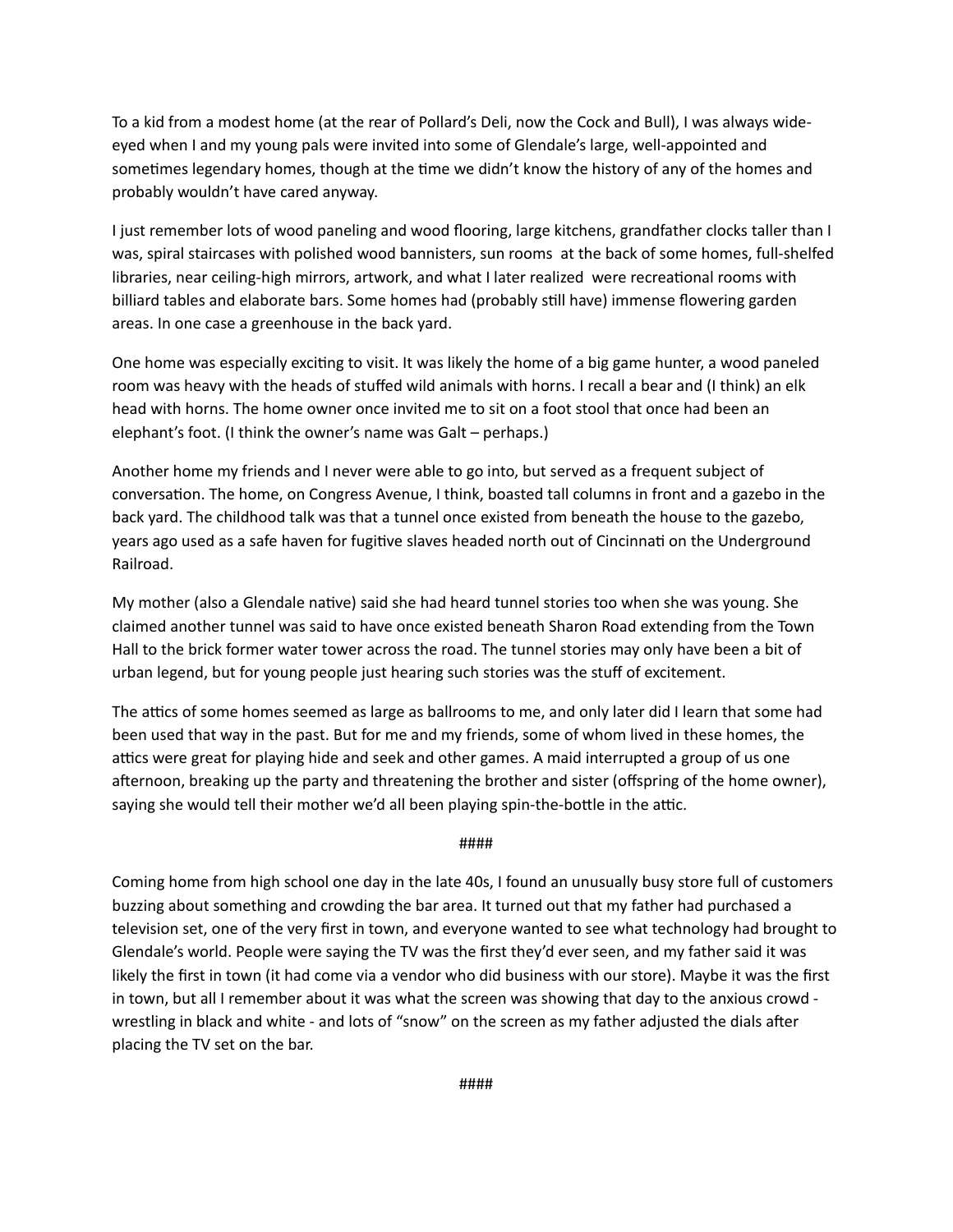Prohibition ended in the year I was born - 1933. And that was the same year or a year earlier my father, George Pollard, opened Pollard's Delicatessen at 275 Sharon Road (by the tracks).

The deli had licenses to sell beer and wine for on-premises consumption, or to carry out from the delicatessen, but none to sell spirituous alcohol - gin, whiskey, etc. - by the drink or in any other manner. Of course all other grocery items were available in addition to sandwiches, fresh meats and, curiously, books from an in-store lending library, and even a jukebox with the latest music hits on the radio.

And, as far as I knew as a youngster, the deli didn't offer for sale any whiskey except at the holiday season my dad would keep a bottle of booze beneath the counter and sometimes would offer old customers a drink along with a "Merry Christmas" or some other salutation.

At my age - from about 9 to 15 or so, as I remember, I was not legally permitted to handle the sale of beer or wine to customers, although I calculated bills and checked out customers for all other products in the store from the time I was only seven or eight years old. But sometimes when the deli was very busy my father would let me sell beer to an anxious customer. And I could pop a cap off a bottle or draw a glass from a keg without spilling anything as swiftly as any oldster but, of course, that wasn't legal at my age. In those years, before quart bottles were marketed, customers would often bring empty "pails" large tin cans with coat-hanger wire handles - to the store to be refilled.

Then and now the State of Ohio regularly keeps an eye on bars and shops to make sure everyone follows the rules. I called them "The guys in suits" when men in black suits and ties and wearing brimmed hats showed up at the deli. My father would spot these agents parking outside and rush over to me saying "The men in suits are here. Run up to the (public) library and I'll signal to you when it's time to come back." I would run up Sharon Road a hundred yards or so and wait until the agents had checked the store for violations like hidden stashes of whiskey, and my father had come out to the front of the store and signaled to me that it was safe to come home.

Occasionally the agents (looking, I later realized, like Elliott Ness, dressed up in suits and brimmed hats on the TV shows) would come into the store before my dad could warn me. I recall one very tall agent looking down at me one day - I was probably only about 9 or 10 - "I'll have a glass of beer, sonny." I remember trying my best to sound truthful when I responded "No sir, I'm too young to do that. My daddy says that's not legal." The agent persisted with "Oh, c'mon, son, you can get it for me." I resisted again and he let me alone, and he and the other state agents eventually left the store.

Lesson learned: lie only if your welfare depends on it, but make it a bit believable.

 ####

My young pals and I seldom got into trouble, but there was one weekend evening I remember well when I was about 8 - 10 years old (1941-43) that wound up with trouble for all of us.

We were running around the grounds of what was then the public library when we couldn't help but notice that a group of local couples were having a party across Sharon Road at Willow Avenue. We could hear the music as party-goers were coming and going in their cars to a home at the corner.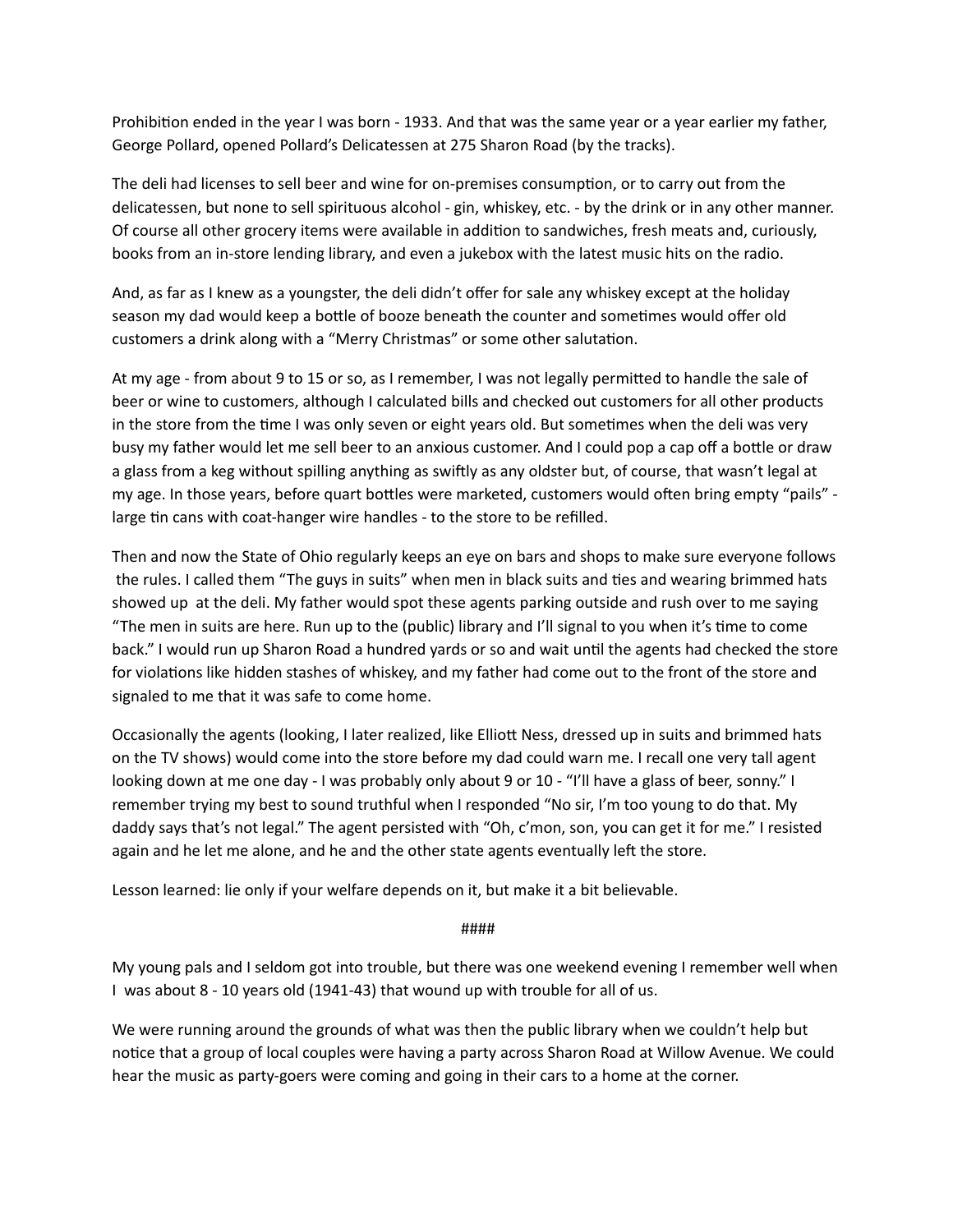Somehow, as we listened to the music, a devilish idea arose from our group. What a great joke it would be, we thought, to deflate the tires on some of the party-goers' cars before the affair ended. Some of us sneaked cross the street, pressed valve stems and let the air out of a tire or two on a few of the cars parked around the home. As the homeowners' well-dressed guests began leaving we watched as the obviously inconvenienced couples found tires flattened and began the nasty job of replacing their flats with spare tires, all the while grumbling out loud.

We all thought it had been a lot of fun - until the next day. A young friend of mine (a female classmate) came to my father's store and I told her about our escapade. By that afternoon my father, after bawling me out, said he'd heard what my group of friends had done the previous evening and escorted me across the tracks to the police station. Police Chief Latta - a friendly man - had a brief caucus with my dad. They both accompanied me to the station's holding cell and closed the noisy metal door.

Lesson learned: don't do anything naughty, but if you do, don't tell your girlfriend about it. The impact of that half-hour stay behind bars stayed with me forever, all to good effect.

####

Each of the big (and old) homes in town held something especially attractive to youngsters like me and my friends. I remember the home with hunting trophies - stuffed heads and antlers of wildlife on the walls of the owner's den. Other homes had large elaborate (console) cabinets holding radios when most other homes, like mine, had only small tabletop radios. What especially excited me was another home with a cabinet I thought held a record player (I think at the time we called them "Victrolas"). A crank protruded from the side of the cabinet. One day the lady of the house told me it was "just a big music box" as she opened the lid to reveal a wide-diameter (maybe 12-inch) spinning perforated metal disk, playing a waltz melody I recognized. Probably the biggest music box I'd ever seen, or will ever see.

The homes with in-ground pools were the most exciting to kids, drawing us like a magnet. In those days, of course, a home with a pool was very unusual and they were all permanent, in-ground pools, very inviting to kids in the dark of night. We swam in several every summer, always at night, of course, so as not to be caught, and always naked.

But there came one hot summer late afternoon when we decided that since it was lightly raining and the skies were overcast and dark, we should try the pool at the Procter home. No one would likely be around the pool on such a dreary day and with the rain still drizzling, no one would see us, we thought. And no one did - for maybe 15 minutes, as I recall. Then, from poolside came the voice of an adult female "Enjoying yourselves, boys?"

We didn't look to see who'd caught us but never have three kids spurted out of a pool so fast. And none of us bothered to put our shoes on that we'd left by the pool. Later we were just happy that we hadn't taken off our pants for the swim too that day.

I never knew if that woman's voice was that of the Mrs. Procter who I knew at the Episcopal church, or that of one of the home's housekeepers. I didn't want to know. On later occasions when I ran into Mrs. Procter I looked the other way and hoped she wouldn't say anything. But sometimes she'd smile at me in